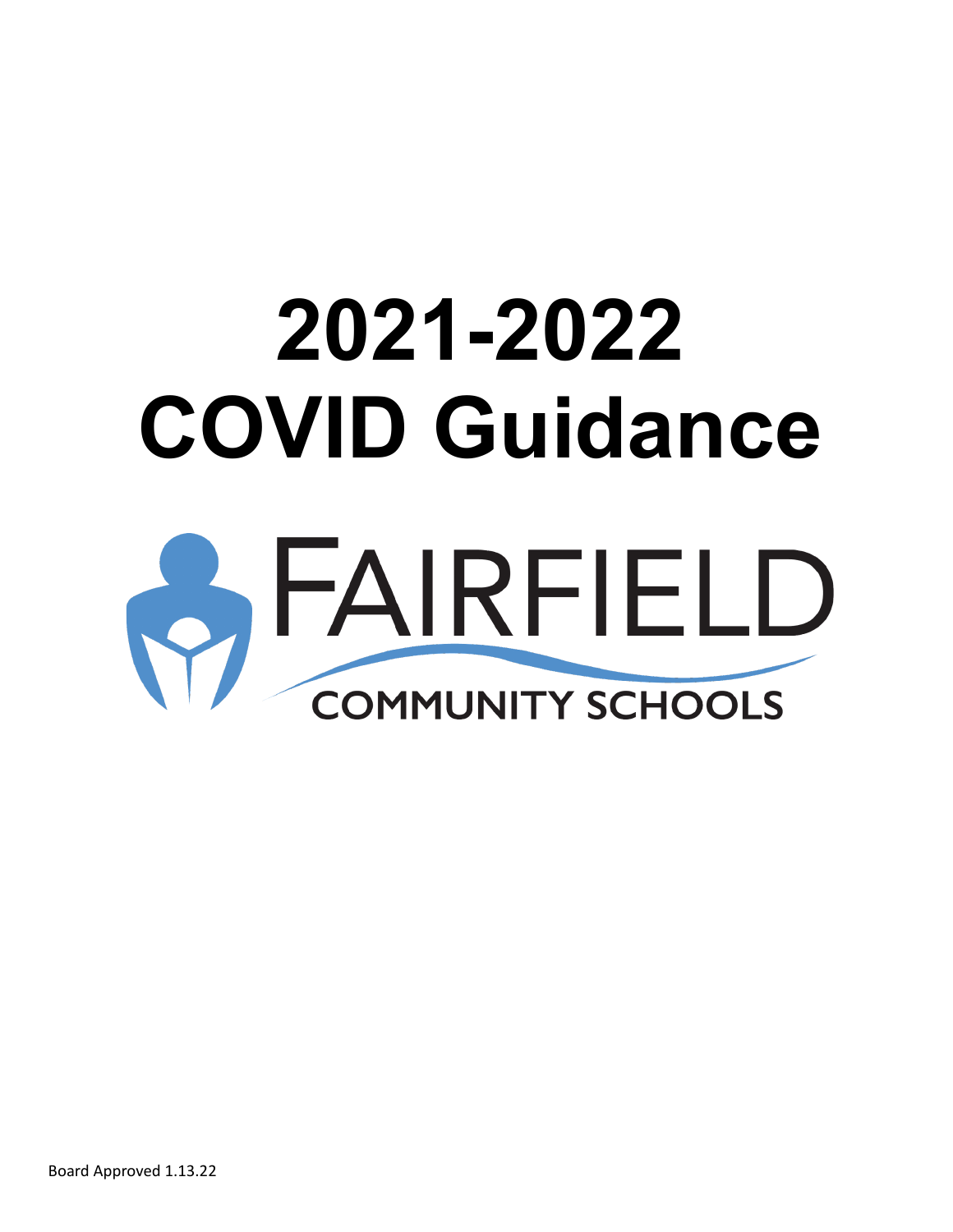This Fairfield Community Schools COVID-19 Safe Learning Plan will serve as a framework for providing the maximum amount of in-person instruction, while continuing to be guided by public health agency recommendations to promote the safety of students and staff during the COVID-19 pandemic. The wellbeing of students and staff has been, and will continue to be, our top priority.

This guidance was developed using the current Indiana Department of Education's COVID-19 Guidance. The IDOE recommends our planning considerations include the following two key points: 1) Our district's ability to keep our students and staff safe. 2) The amount of spread in our local community.

This plan was updated in January 2022 to reflect updated policies and procedures. More details about the optional wearing of masks, guidance for close contacts, and ongoing mitigation practices can be found within this updated guidance.

We are committed to continue to work with local and state health officials, as well as neighboring school districts, to evaluate the conditions in Elkhart County. Primary decision making for updates to this guidance will be based on local data meticulously gathered at our own schools. This guidance is subject to change.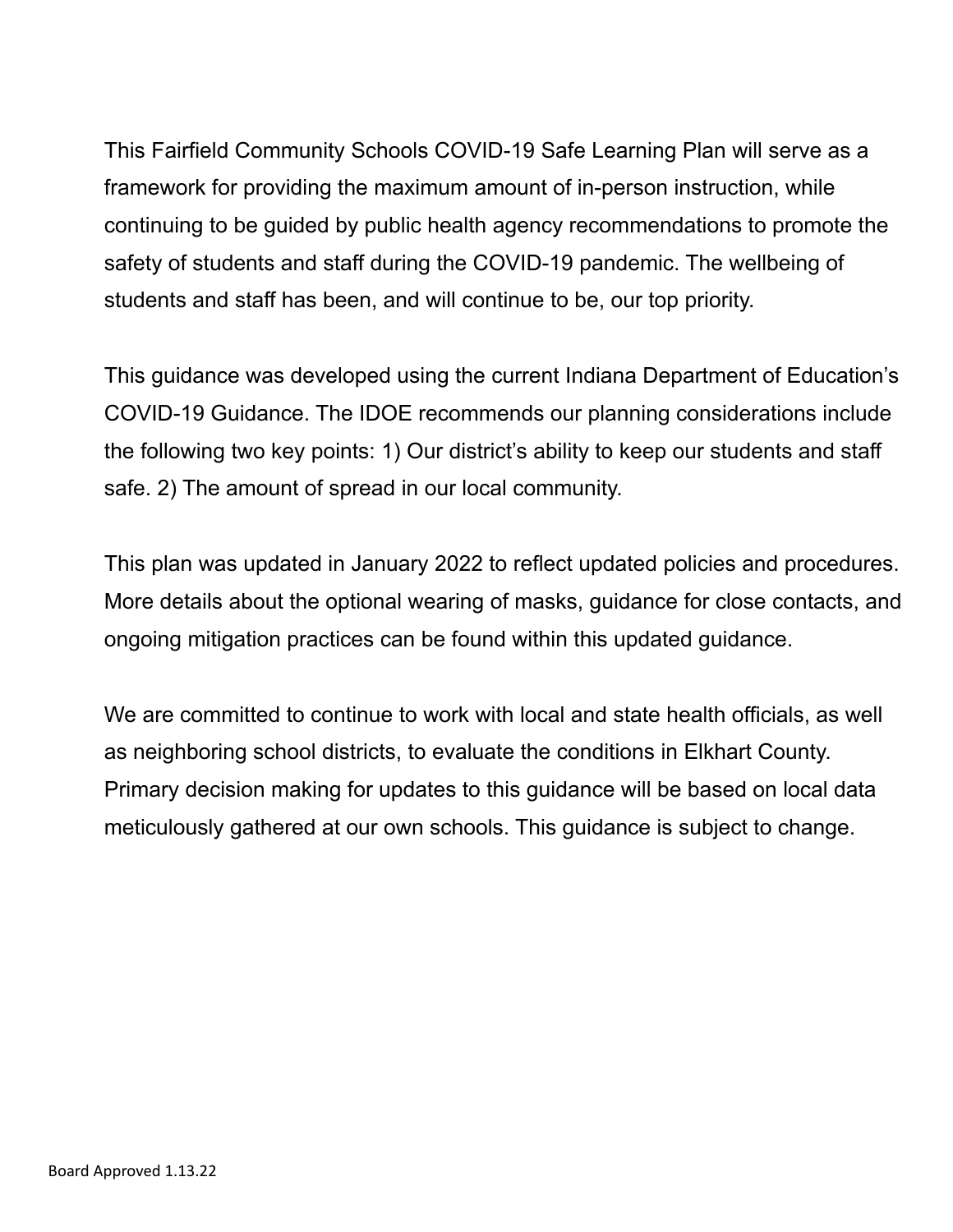Fairfield Community Schools will continue to monitor the spread of COVID-19 in our schools.

- All students will attend school in-person 5 days per week.
- Masks will be optional, except in situations where an individual is determined to be a close contact or has tested positive.
- Students or staff who test positive for COVID-19 will isolate for 5 days and be expected to wear a mask at school for days 6-10.
- Students or staff who are determined to be close contacts of someone who tested positive for COVID-19 will follow the procedures outlined in the Student Learning Considerations at the close of the document.
- As we return to full capacity in classrooms, lunchrooms, and buses, all students and staff will continue to respect each other's personal space.
- Cleaning and mitigation strategies will remain in place as we work together to ensure the wellbeing of students and staff.
- We will continue to monitor the spread of COVID-19 in our schools and will put mitigation practices in place as needed. Monitoring and mitigation will be based on school data.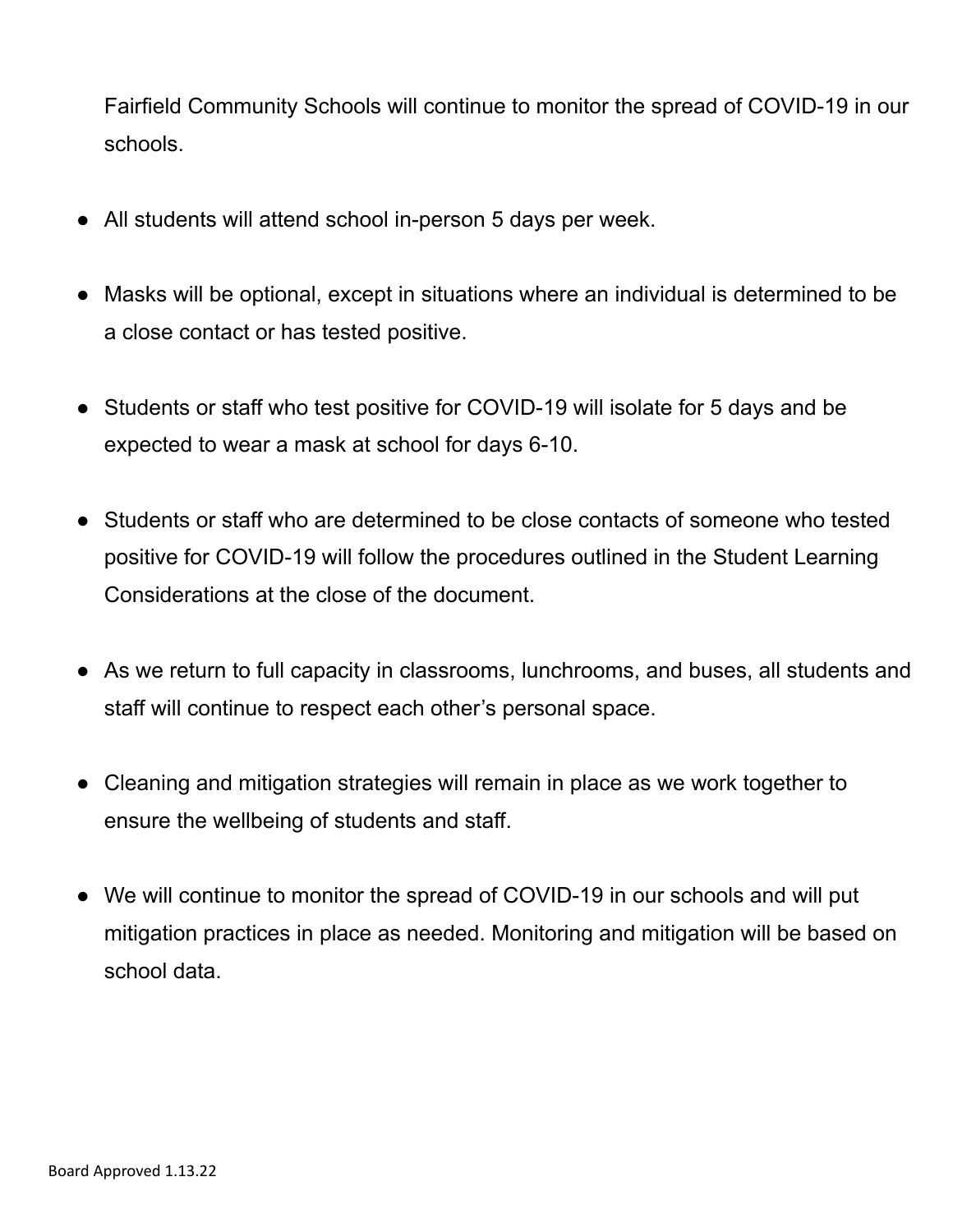# **Environmental Considerations**

## **SOCIAL DISTANCING**

● All students and staff will continue to respect each other's personal space in classrooms, lunchrooms, and on buses.

# **PERSONAL PROTECTIVE EQUIPMENT (PPE)**

- Hand sanitizer will be available in high-traffic locations such as cafeterias, restrooms, and gymnasiums.
- Students may bring their own PPE, including face masks and sanitizer.
- Staff will teach and reinforce good hygiene measures such as techniques for proper handwashing and covering coughs.
- Nurses, custodians, and bus drivers will have specialized PPE equipment to use as needed.
- Students and staff who are determined to be a close contact to someone who tested positive for COVID-19 will be expected to wear a face mask

#### **SCHOOL BUILDINGS**

- Classrooms will be cleaned and disinfected.
- High traffic areas such as restrooms and health stations will be cleaned and disinfected throughout the day.
- Frequent contact areas will be cleaned and sanitized daily.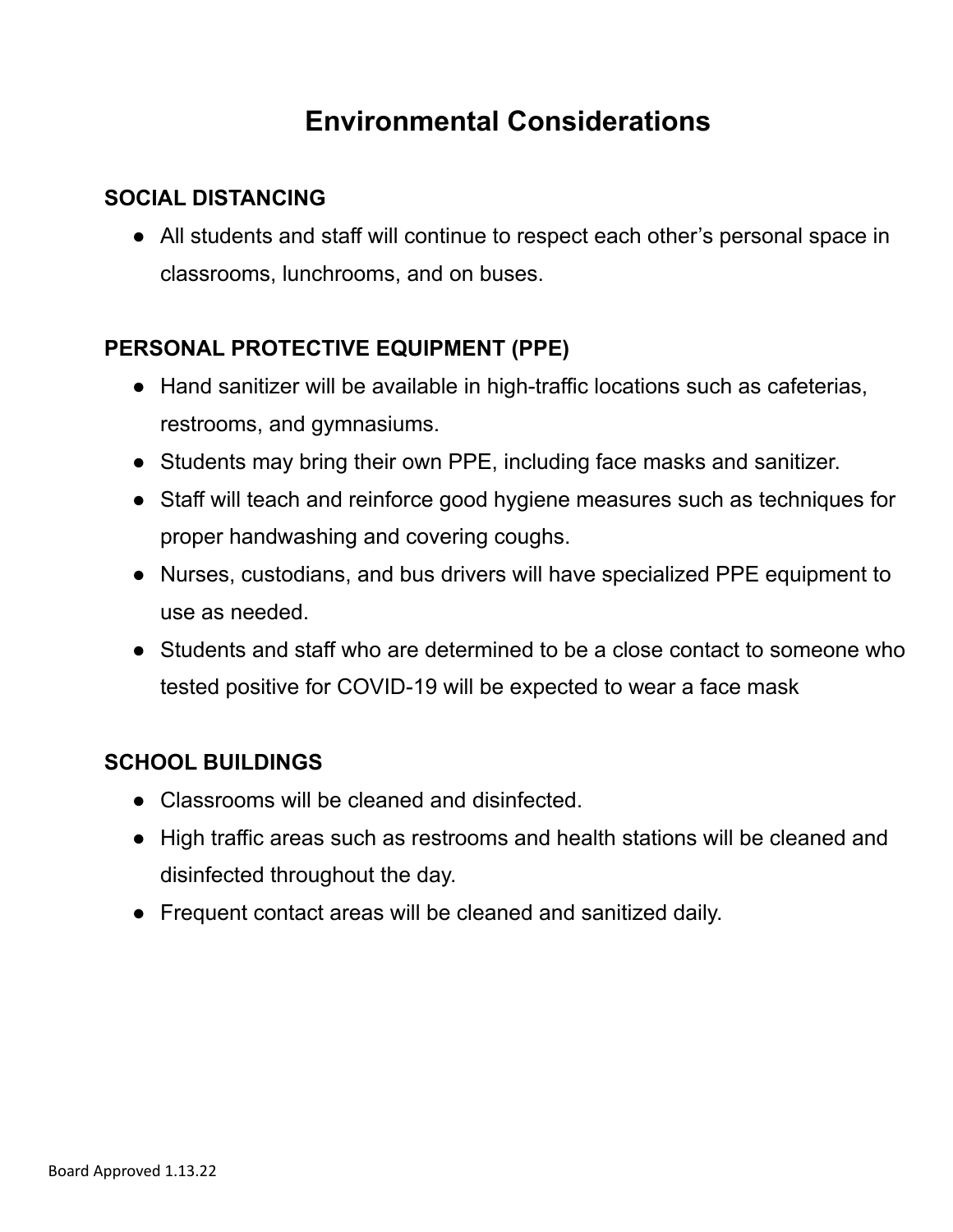#### **TRANSPORTATION**

- Transportation staff will receive training on safety protocols, including COVID-19 mitigation strategies.
- Frequently touched surfaces will be cleaned with approved cleaning supplies.
- Students may be assigned seating to assist with contact tracing. Students may be assigned to seating arrangements with family members.
- Safe and proper use of open windows and hatches along with fans will be encouraged when reasonable to allow for increased ventilation.

# **FOOD SERVICE**

- Surfaces will be wiped and disinfected frequently.
- Tables will be cleaned prior to food being served.
- Surfaces will be cleaned between each lunch period.
- Hand sanitizer will be provided in cafeterias.

#### **HEALTH SERVICES**

- Students and staff who test positive for COVID-19 will be required to isolate for 5 days and wear a mask at school for days 6-10.
- Children who present COVID-19 symptoms while at school will be cared for by nursing staff.
- Parents/guardians will be contacted immediately to pick up their child. The child needs to be picked up as soon as possible.
- Additional mitigation strategies may include closing a classroom, a school wing, or a school building.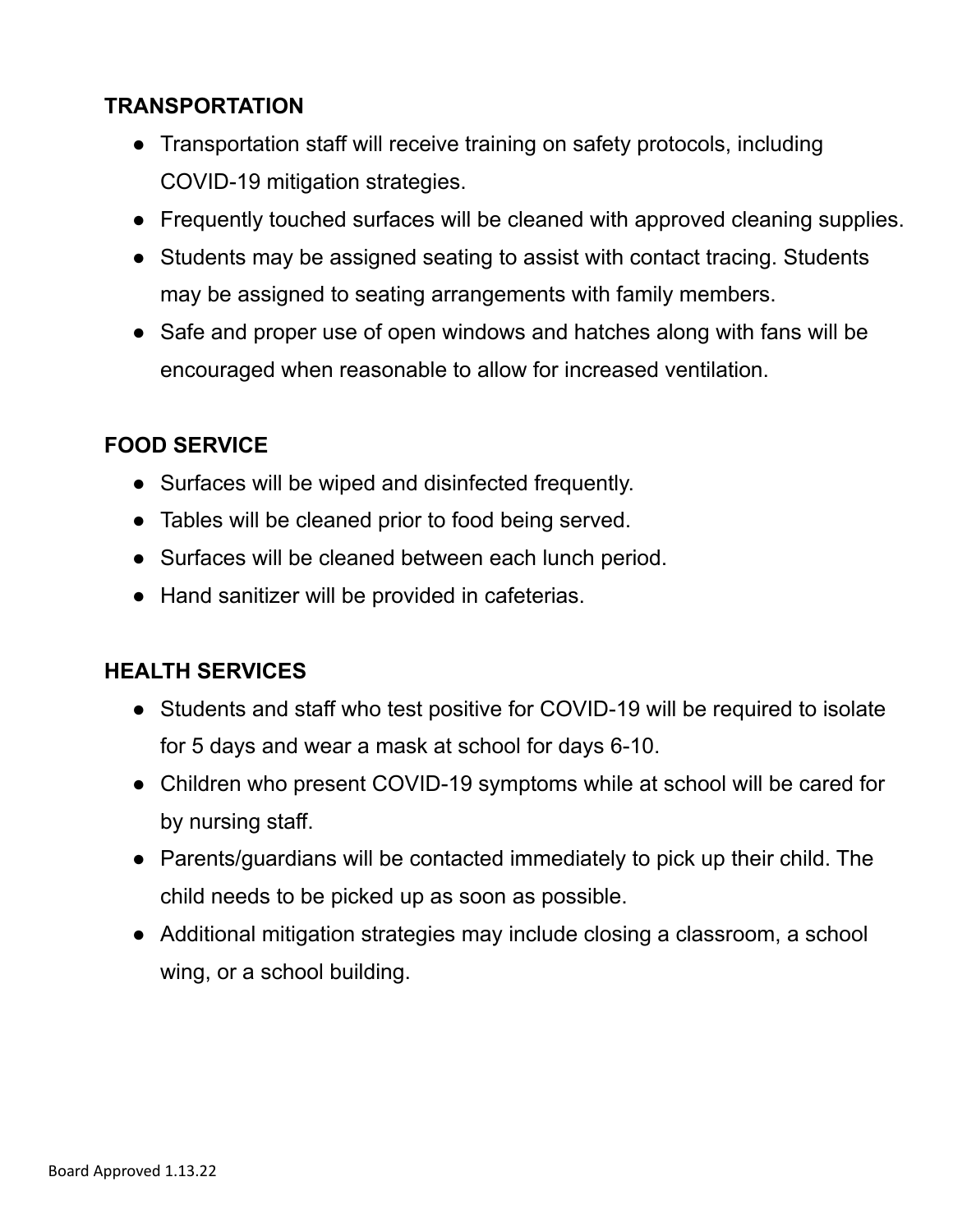# **Student Learning Considerations**

## **IN-PERSON LEARNING**

Fairfield Community Schools will follow in a traditional format, with students attending classes in person, five days per week.

#### **POSITIVE TEST RESULTS**

Students or staff who test positive for COVID-19 will be required to:

- isolate for 5 days,
- may return on day 6, if symptoms subside and fever free for 24 hours,
- and must wear a mask on days 6-10.

The appropriate health agencies will be notified of any student with a positive COVID-19 test. Teachers will work with parents and students to establish how lessons and assignments will be completed.

#### **CLOSE CONTACTS**

Individuals who are determined to be close contacts will either wear a mask at school or quarantine at home. Individuals determined to be a close contact may remain at school if they meet the following conditions:

- Report daily to the school nurse for symptom monitoring and immediately isolate if symptoms develop. (See symptomatic close contacts below)
- Practice good hand hygiene by washing with soap and water for at least 20 seconds or using a hand sanitizer with at least 60% alcohol.
- Stay at least 3 feet from other individuals.
- Wear a mask over the nose and mouth at all times when around others for 10 days.
- Maintain 3 feet of physical distance and remain masked at all times during indoor extra-curricular activities.

# **SYMPTOMATIC CLOSE CONTACTS**

Students or staff who develop symptoms after being a close contact will be required to:

- isolate for 5 days,
- may return on day 6, if symptoms subside and fever free for 24 hours,
- and must wear a mask on days 6-10.